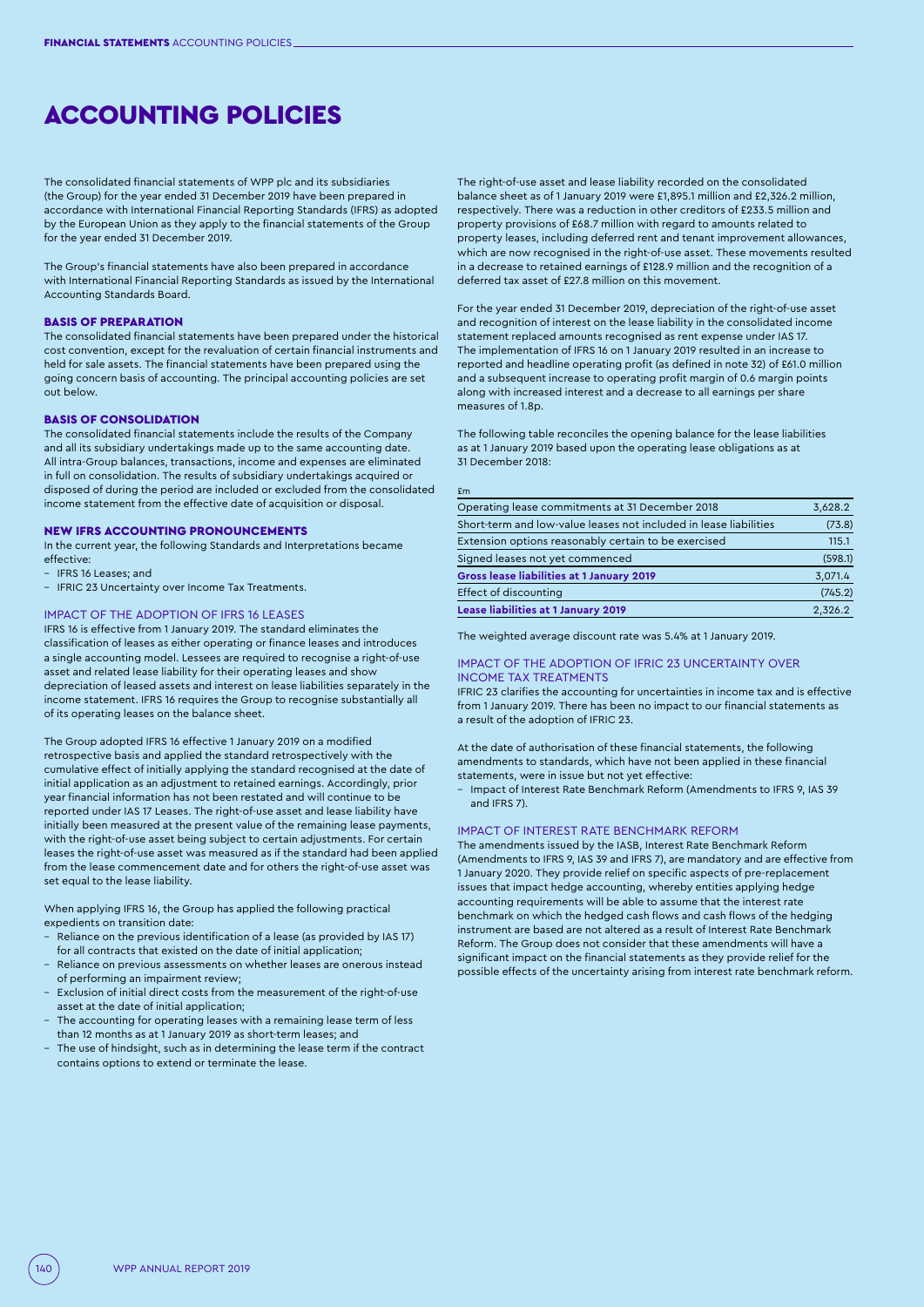## GOODWILL AND OTHER INTANGIBLE ASSETS

Intangible assets comprise goodwill, certain acquired separable corporate brand names, acquired customer relationships, acquired proprietary tools and capitalised computer software not integral to a related item of hardware.

Goodwill represents the excess of fair value attributed to investments in businesses or subsidiary undertakings over the fair value of the underlying net assets, including intangible assets, at the date of their acquisition.

Goodwill impairment reviews are undertaken annually or more frequently if events or changes in circumstances indicate a potential impairment. The carrying value of goodwill is compared to the recoverable amount, defined as the higher of fair value less costs to sell and value in use. The net present value of future cash flows is derived from the underlying assets using a projection period of up to five years for each cash-generating unit. After the projection period, a steady growth rate representing an appropriate long-term growth rate for the industry is applied. Any impairment is recognised immediately as an expense and is not subsequently reversed.

Corporate brand names, customer relationships and proprietary tools acquired as part of acquisitions of businesses are capitalised separately from goodwill as intangible assets if their value can be measured reliably on initial recognition and it is probable that the expected future economic benefits that are attributable to the asset will flow to the Group.

Certain corporate brands of the Group are considered to have an indefinite economic life because of the institutional nature of the corporate brand names, their proven ability to maintain market leadership and profitable operations over long periods of time and the Group's commitment to develop and enhance their value. The carrying value of these intangible assets is reviewed at least annually for impairment and adjusted to the recoverable amount if required.

Amortisation is provided at rates calculated to write off the cost less estimated residual value of each asset on a straight-line basis over its estimated useful life as follows:

- Brand names (with finite lives) 10-20 years.
- Customer-related intangibles 3-10 years.
- Other proprietary tools 3-10 years.
- Other (including capitalised computer software) 3-5 years.

# CONTINGENT CONSIDERATION

Contingent consideration is accounted for in accordance with IFRS 3 Business Combinations. Contingent consideration only applies to situations where contingent payments are not dependent on future employment of vendors and any such payments are expensed when they relate to future employment.

Future anticipated payments to vendors in respect of contingent consideration (earnout agreements) are initially recorded at fair value which is the present value of the expected cash outflows of the obligations. The obligations are dependent on the future financial performance of the interests acquired (typically over a four- to five-year period following the year of acquisition) and assume the operating companies improve profits in line with Directors' estimates. The Directors derive their estimates from internal business plans together with financial due diligence performed in connection with the acquisition.

Subsequent adjustments to the fair value are recorded in the consolidated income statement within revaluation of financial instruments.

#### PROPERTY, PLANT AND EQUIPMENT

Property, plant and equipment are shown at cost less accumulated depreciation and any provision for impairment with the exception of freehold land which is not depreciated. The Group assesses the carrying value of its property, plant and equipment to determine if any impairment has occurred. Where this indicates that an asset may be impaired, the Group applies the requirements of IAS 36 Impairment of Assets in assessing the carrying amount of the asset. This process includes comparing its recoverable amount with its carrying value. Depreciation is provided at rates calculated to write off the cost less estimated residual value of each asset on a straight-line basis over its estimated useful life, as follows:

- Freehold buildings 50 years.
- Leasehold land and buildings over the term of the lease or life of the asset, if shorter.
- Fixtures, fittings and equipment 3-10 years.
- Computer equipment 3-5 years.
- INTERESTS IN ASSOCIATES AND JOINT VENTURES

An associate is an entity over which the Group has significant influence. In certain circumstances, significant influence may be represented by factors

of Directors. The Group's share of the profits less losses of associate undertakings net of tax, interest and non-controlling interests is included in the consolidated income statement and the Group's share of net assets is shown within interests in associates in the consolidated balance sheet. The Group's share of the profits less losses and net assets is based on current information produced by the undertakings, adjusted to conform with the accounting

other than ownership and voting rights, such as representation on the Board

The Group assesses the carrying value of its associate undertakings to determine if any impairment has occurred. Where this indicates that an investment may be impaired, the Group applies the requirements of IAS 36 in assessing the carrying amount of the investment. This process includes comparing its recoverable amount with its carrying value. The recoverable amount is defined as the higher of fair value less costs to sell and value in use.

The Group accounts for joint venture investments under the equity method which is consistent with the Group's treatment of associates.

## OTHER INVESTMENTS

policies of the Group.

Certain equity investments are designated as either fair value through other comprehensive income or fair value through profit or loss. Movements in fair value through profit or loss are recorded in the consolidated income statement within revaluation of financial instruments.

The Group generally elects to classify equity investments as fair value through other comprehensive income where the Group forms a strategic partnership with the investee.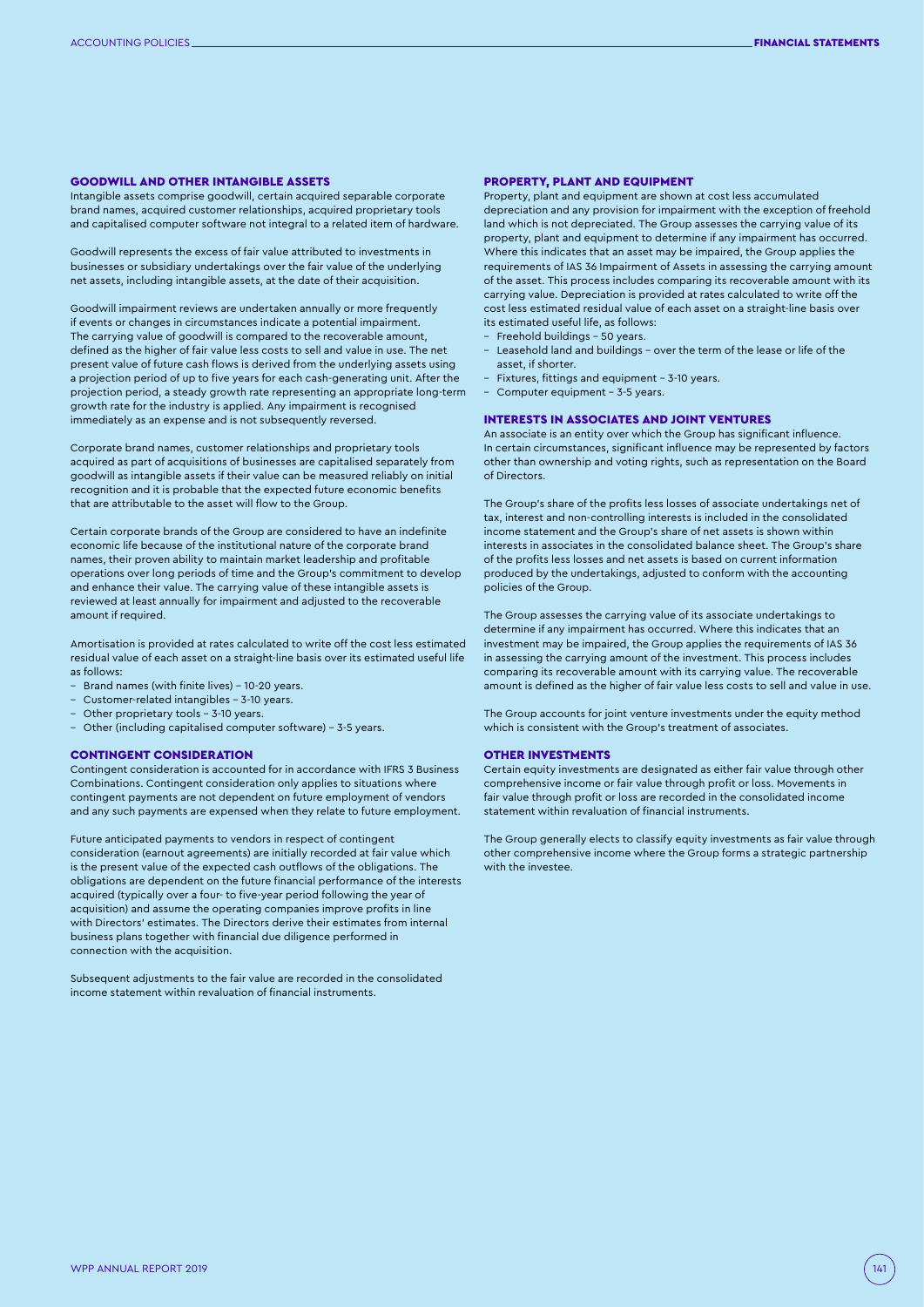### NON-CURRENT ASSETS HELD FOR SALE AND DISCONTINUED OPERATIONS

Under IFRS 5 Non-current Assets Held for Sale and Discontinued Operations, where certain conditions are met, an asset or disposal group that is for sale should be recognised as "held for sale". An entity should classify a disposal group as held for sale if the carrying amount will be recovered principally through a sale transaction rather than through continuing use. For this to be the case, the disposal group must be available for immediate sale in its present condition subject only to terms that are usual and customary for sales of such assets and its sale must be highly probable. Such assets are measured at the lower of carrying amount and fair value less costs to sell, and are not depreciated or amortised, excluding certain assets that are carried at fair value under IFRS 5. Furthermore, when an associate is classified as held for sale, equity accounting ceases.

A discontinued operation is a component of the entity that has been disposed of or is classified as held for sale and that represents a separate major line of business or geographical area of operations, is part of a single co-ordinated plan to dispose of such a line of business or area of operations, or is a subsidiary acquired exclusively with a view to resale. The profit or loss from a discontinued operation is shown as a single amount on the face of the income statement and the comparatives and related notes restated accordingly. This represents total post-tax profit of the disposal group for the whole of the financial year including any post-tax gain or loss on the measurement of fair value less costs to sell, as well as the post-tax loss on sale of the disposal group. Assets and liabilities classified as held for sale are shown as a separate line on the balance sheet.

# ACCRUED AND DEFERRED INCOME

Accrued income is a contract asset and is recognised when a performance obligation has been satisfied but has not yet been billed. Contract assets are transferred to receivables when the right to consideration is unconditional and billed per the terms of the contractual agreement.

In certain cases, payments are received from customers or amounts are billed with an unconditional right to receive consideration prior to satisfaction of performance obligations and recognised as deferred income. These balances are considered contract liabilities and are typically related to prepayments for third-party expenses that are incurred shortly after billing.

## TRADE RECEIVABLES AND WORK IN PROGRESS

Trade receivables are stated net of provisions for bad and doubtful debts.

Work in progress includes outlays incurred on behalf of clients, including production costs, and other third-party costs that have not yet been billed and are considered receivables under IFRS 15 Revenue from Contracts with Customers.

## EXPECTED CREDIT LOSSES

The Group has applied the simplified approach to measuring expected credit losses, as permitted by IFRS 9. Therefore the Group does not track changes in credit risk, but recognises a loss allowance based on the financial asset's lifetime expected credit loss.

Under IFRS 9 Financial Instruments, the expected credit losses are measured as the difference between the asset's gross carrying amount and the present value of estimated future cash flows discounted at the financial asset's original effective interest rate. Given the short-term nature of the Group's trade receivables, work in progress and accrued income, which are mainly due from large national or multinational companies, the Group assessment of expected credit losses includes provisions for specific clients and receivables where the contractual cash flow is deemed at risk. Additional provisions are made based on the assessment of recoverability of aged receivables, where the following criteria are met:

- 100% of the asset aged over one year;
- 50% of the asset aged between 180 days and one year; and
- sufficient evidence of recoverability is not evident.

Estimated future cash flows represent expectations as at 31 December 2019 and do not consider the impact of the emergence and spread of the Covid-19 virus.

Further details on provisions for bad and doubtful debts are provided in note 18.

#### FOREIGN CURRENCY AND INTEREST RATE HEDGING

The Group's policy on interest rate and foreign exchange rate management sets out the instruments and methods available to hedge interest and currency risk exposures and the control procedures in place to ensure effectiveness.

The Group uses derivative financial instruments to reduce exposure to foreign exchange risk and interest rate movements. The Group does not hold or issue derivative financial instruments for speculative purposes.

Derivatives are initially recognised at fair value at the date a derivative contract is entered into and are subsequently remeasured to their fair value at each balance sheet date. The resulting gain or loss is recognised in profit or loss immediately unless the derivative is designated and effective as a hedging instrument, in which event the timing of the recognition in profit or loss depends on the nature of the hedge relationship.

At the inception of the hedge relationship, the entity documents the relationship between the hedging instrument and hedged item, along with its risk management objectives and its strategy for undertaking various hedge transactions. Furthermore, at the inception of the hedge and on an ongoing basis, the Group documents whether the hedging instrument that is used in a hedging relationship is highly effective in offsetting changes in fair values or cash flows of the hedged item.

Note 27 contains details of the fair values of the derivative instruments used for hedging purposes.

Changes in the fair value of derivatives that are designated and qualify as fair value hedges are recorded in profit or loss immediately, together with any changes in the fair value of the hedged item that is attributable to the hedged risk.

The effective portion of changes in the fair value of derivatives that are designated and qualify as cash flow or net investment hedges is recognised in other comprehensive income and deferred in equity. The gain or loss relating to the ineffective portion is recognised immediately in profit or loss. Amounts deferred in equity are recycled in profit or loss in the periods when the hedged item is recognised in profit or loss. However, when the forecast transaction that is hedged results in the recognition of a non-financial asset or a non-financial liability, the gains and losses previously deferred in equity are transferred from equity and included in the initial measurement of the cost of the asset or liability.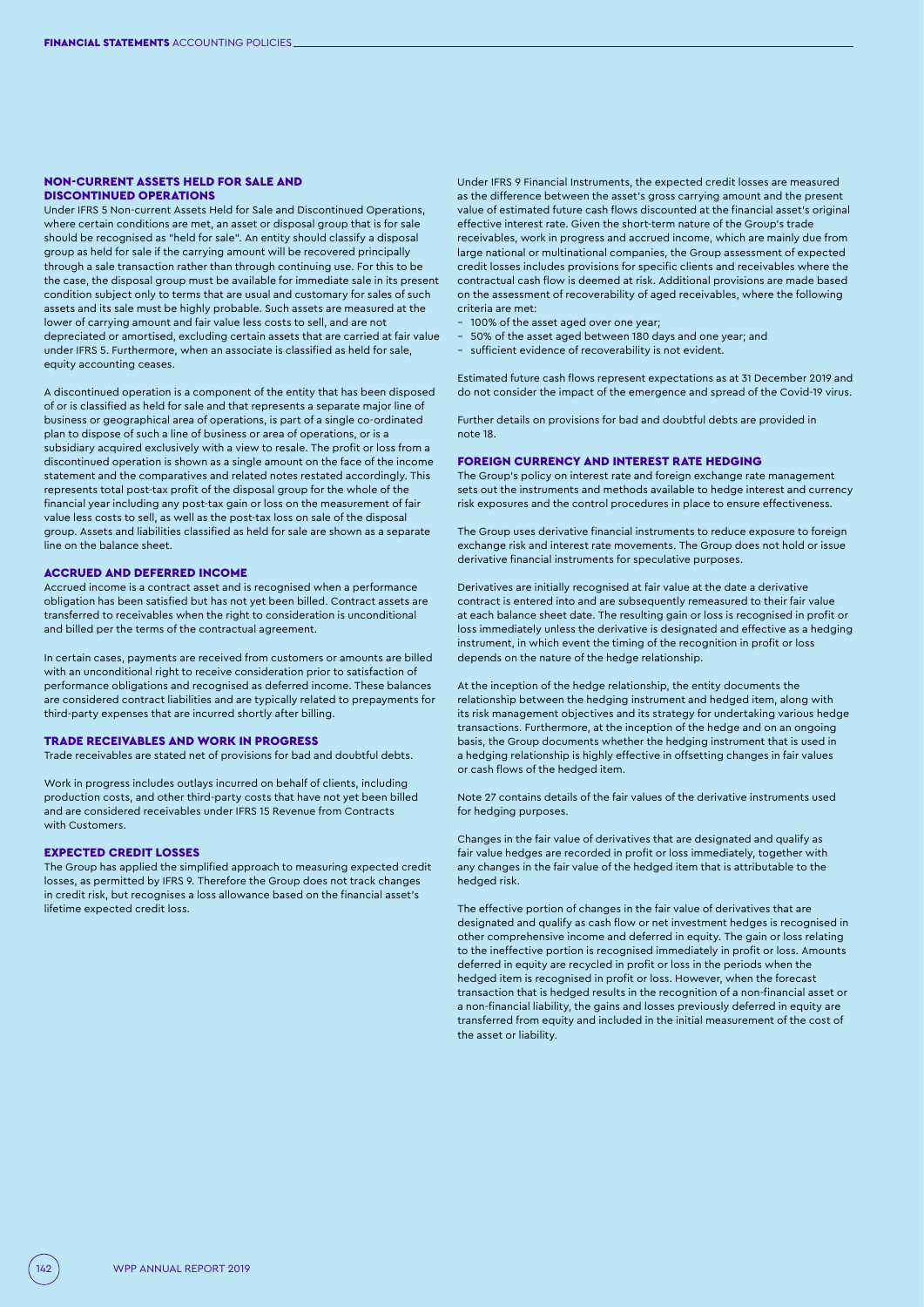Hedge accounting is discontinued when the hedging instrument expires or is sold, terminated, exercised, or no longer qualifies for hedge accounting. At that time, any cumulative gain or loss on the hedging instrument recognised in equity is retained in equity until the forecast transaction occurs. If a hedged transaction is no longer expected to occur, the net cumulative gain or loss recognised in equity is transferred to net profit or loss for the period.

Derivatives embedded in other financial instruments or other host contracts are treated as separate derivatives when their risks and characteristics are not closely related to those of host contracts and the host contracts are not carried at fair value with unrealised gains or losses reported in the consolidated income statement.

## LIABILITIES IN RESPECT OF OPTION AGREEMENTS

Option agreements that allow the Group's equity partners to require the Group to purchase a non-controlling interest are treated as derivatives over equity instruments and are recorded in the consolidated balance sheet initially at the present value of the redemption amount in accordance with IAS 32 Financial Instruments: Presentation and subsequently measured at fair value in accordance with IFRS 9 Financial Instruments. The movement in the fair value is recognised as income or expense within revaluation of financial instruments in the consolidated income statement.

# DERECOGNITION OF FINANCIAL LIABILITIES

In accordance with IFRS 9 Financial Instruments, a financial liability of the Group is only released to the consolidated income statement when the underlying legal obligation is extinguished.

#### DEBT

Interest-bearing debt is recorded at the proceeds received, net of direct issue costs.

#### BORROWING COSTS

Finance costs of borrowing are recognised in the consolidated income statement over the term of those borrowings.

## REVENUE RECOGNITION

The Group is a leading worldwide creative transformation organisation offering national and multinational clients a comprehensive range of communications, experience, commerce and technology services. Contracts often involve multiple agencies offering different services in different countries. As such, the terms of local, regional and global contracts can vary to meet client needs and regulatory requirements. Consistent with the industry, contracts are typically short-term in nature and tend to be cancellable by either party with 90 days' notice. The Group is generally entitled to payment for work performed to date.

The Group is generally paid in arrears for its services. Invoices are typically payable within 30 to 60 days. Revenue comprises commissions and fees earned in respect of amounts billed and is stated exclusive of VAT, sales taxes and trade discounts. Pass-through costs comprise fees paid to external suppliers when they are engaged to perform part or all of a specific project and are charged directly to clients, predominantly media and data collection costs. Costs to obtain a contract are typically expensed as incurred as the contracts are generally short-term in nature.

In most instances, promised services in a contract are not considered distinct or represent a series of services that are substantially the same with the same pattern of transfer to the customer and, as such, are accounted for as a single performance obligation. However, where there are contracts with services that are capable of being distinct, are distinct within the context of the contract, and are accounted for as separate performance obligations, revenue is allocated to each of the performance obligations based on relative standalone selling prices.

Revenue is recognised when a performance obligation is satisfied, in accordance with the terms of the contractual arrangement. Typically, performance obligations are satisfied over time as services are rendered. Revenue recognised over time is based on the proportion of the level of service performed. Either an input method or an output method, depending on the particular arrangement, is used to measure progress for each performance obligation. For most fee arrangements, costs incurred are used as an objective input measure of performance. The primary input of substantially all work performed under these arrangements is labour. There is normally a direct relationship between costs incurred and the proportion of the contract performed to date. In other circumstances relevant output measures, such as the achievement of any project milestones stipulated in the contract, are used to assess proportional performance.

For our retainer arrangements, we have a stand-ready obligation to perform services on an ongoing basis over the life of the contract. The scope of these arrangements are broad and generally are not reconcilable to another input or output criteria. In these instances, revenue is recognised using a time-based method resulting in straight-line revenue recognition.

The amount of revenue recognised depends on whether we act as an agent or as a principal. Certain arrangements with our clients are such that our responsibility is to arrange for a third party to provide a specified good or service to the client. In these cases we are acting as an agent as we do not control the relevant good or service before it is transferred to the client. When we act as an agent, the revenue recorded is the net amount retained. Costs incurred with external suppliers (such as production costs and media suppliers) are excluded from revenue and recorded as work in progress until billed.

The Group acts as principal when we control the specified good or service prior to transfer. When the Group acts as a principal (such as when supplying in-house production services, events and branding), the revenue recorded is the gross amount billed. Billings related to out-of-pocket costs such as travel are also recognised at the gross amount billed with a corresponding amount recorded as an expense.

Further details on revenue recognition are detailed by sector below:

# GLOBAL INTEGRATED AGENCIES

Revenue is typically derived from integrated product offerings including media placements and creative services. Revenue may consist of various arrangements involving commissions, fees, incentive-based revenue or a combination of the three, as agreed upon with each client. Revenue for commissions on purchased media is typically recognised at the point in time the media is run.

The Group receives volume rebates from certain suppliers for transactions entered into on behalf of clients that, based on the terms of the relevant contracts and local law, are either remitted to clients or retained by the Group. If amounts are passed on to clients they are recorded as liabilities until settled or, if retained by the Group, are recorded as revenue when earned.

Variable incentive-based revenue typically comprises both quantitative and qualitative elements. Incentive compensation is estimated using the most likely amount and is included in revenue up to the amount that is highly probable not to result in a significant reversal of cumulative revenue recognised. The Group recognises incentive revenue as the related performance obligation is satisfied.

## PUBLIC RELATIONS AND SPECIALIST AGENCIES

Revenue for these services is typically derived from retainer fees and fees for services to be performed subject to specific agreement. Most revenue under these arrangements is earned over time, in accordance with the terms of the contractual arrangement.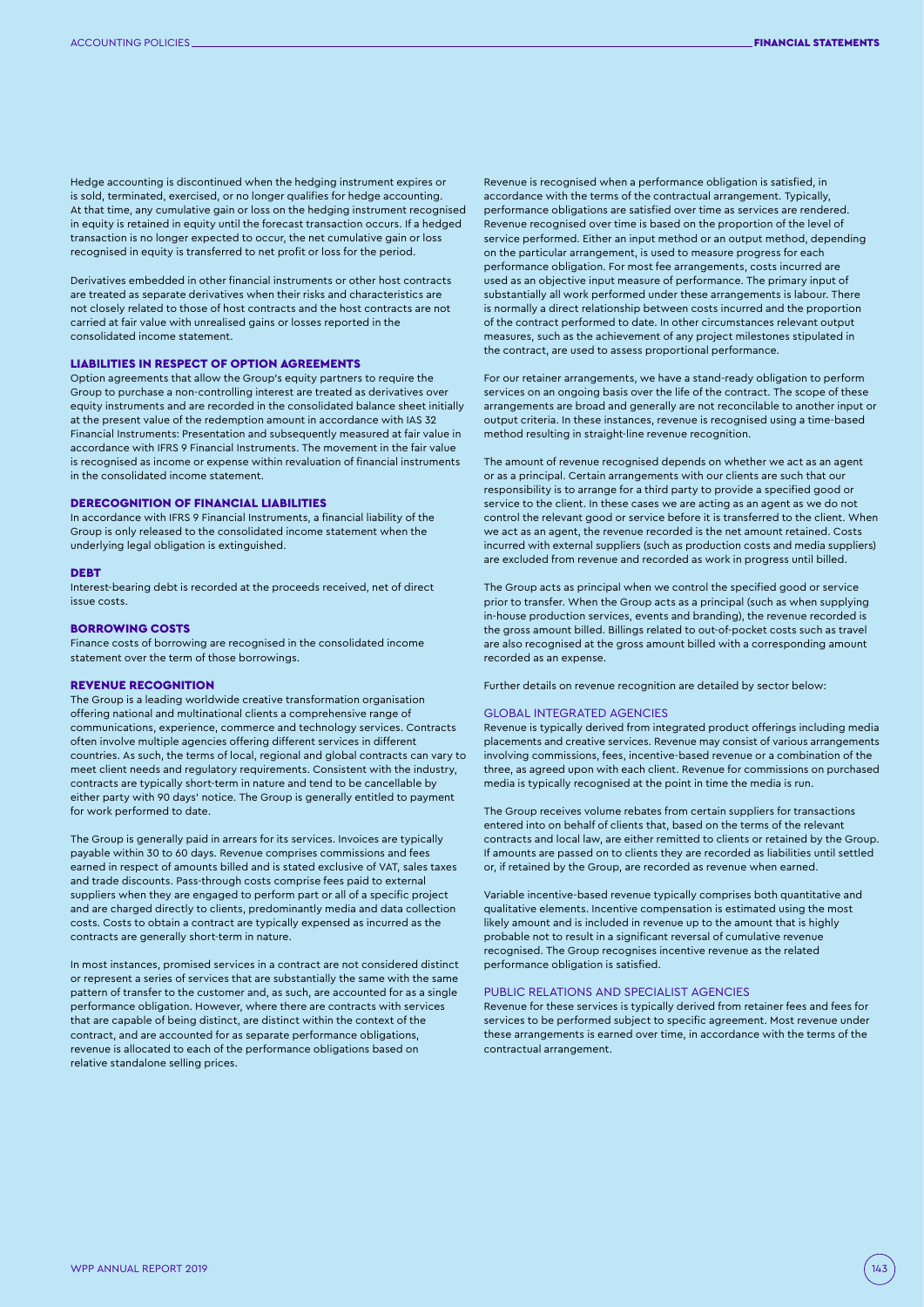DISCONTINUED OPERATIONS (DATA INVESTMENT MANAGEMENT) Revenue for market research services is typically recognised over time based on input measures. For certain performance obligations, output measures such as the percentage of interviews completed, percentage of reports delivered to a client and the achievement of any project milestones stipulated in the contract are used to measure progress.

While most of the studies provided in connection with the Group's market research contracts are undertaken in response to an individual client's or group of clients' specifications, in certain instances a study may be developed as an off-the-shelf product offering sold to a broad client base. For these transactions, revenue is recognised when the product is delivered. When the terms of the transaction provide for licensing the right to access a product on a subscription basis, revenue is recognised over the subscription period, typically on a straight-line basis.

#### **TAXATION**

Corporate taxes are payable on taxable profits at current rates. The tax expense represents the sum of the tax currently payable and deferred tax.

The Group is subject to corporate taxes in a number of different jurisdictions and judgement is required in determining the appropriate provision for transactions where the ultimate tax determination is uncertain. In such circumstances, the Group recognises liabilities for anticipated taxes based on the best information available and where the anticipated liability is both probable and estimable, liabilities are classified as current. Any interest and penalties accrued are included in corporate income taxes both in the consolidated income statement and balance sheet. Where the final outcome of such matters differs from the amount recorded, any differences may impact the income tax and deferred tax provisions in the period in which the final determination is made.

The tax laws that apply to the Group's subsidiaries may be amended by the relevant tax authorities. Such potential amendments are regularly monitored and adjustments are made to the Group's tax liabilities and deferred tax assets and liabilities where necessary.

The tax currently payable is based on taxable profit for the year. Taxable profit differs from net profit as reported in the consolidated income statement because it excludes items of income or expense that are taxable or deductible in other years and it further excludes items that are never taxable or deductible. The Group's liability for current tax is calculated using tax rates that have been enacted or substantively enacted by the balance sheet date.

Deferred tax is the tax expected to be payable or recoverable on differences between the carrying amounts of assets and liabilities in the financial statements and the corresponding tax bases used in the computation of taxable profit, and is accounted for using the balance sheet liability method. Deferred tax liabilities are recognised for all taxable temporary differences unless specifically excepted by IAS 12 Income Taxes. Deferred tax is charged or credited in the consolidated income statement, except when it relates to items charged or credited to other comprehensive income or directly to equity, in which case the deferred tax is also dealt with in other comprehensive income or equity. Deferred tax assets are recognised to the extent that it is probable that taxable profits will be available against which deductible temporary differences can be utilised, which can require the use of accounting estimation and the exercise of judgement. Such assets and liabilities are not recognised if the temporary difference arises from the initial recognition of goodwill or other assets and liabilities (other than in a business combination) in a transaction that affects neither the taxable profit nor the accounting profit.

The carrying amount of deferred tax assets is reviewed at each balance sheet date and reduced to the extent that it is no longer probable that sufficient taxable profits will be available to allow all or part of the asset to be recovered. Deferred tax liabilities are recognised for taxable temporary differences arising on investments in subsidiaries and associates, and interests in joint ventures, except where the Group is able to control the reversal of the temporary difference and it is probable that the temporary difference will not reverse in the foreseeable future.

Deferred tax assets and liabilities are offset when there is a legally enforceable right to set off current tax assets against current tax liabilities and when they relate to income taxes levied by the same taxation authority and the Group intends to settle its current tax assets and liabilities on a net basis.

Deferred tax is calculated at the tax rates that are expected to apply in the period when the liability is settled or the asset is realised based on enacted or substantively enacted legislation.

## RETIREMENT BENEFIT COSTS

The Group accounts for retirement benefit costs in accordance with IAS 19 Employee Benefits.

For defined contribution plans, contributions are charged to the consolidated income statement as payable in respect of the accounting period.

For defined benefit plans the amounts charged to operating profit are the current service costs, past service costs, administrative expenses and gains and losses on settlements and curtailments. They are included as part of staff costs. Past service costs are recognised immediately in the consolidated income statement when the related plan amendment occurs. Net interest expense is calculated by applying the discount rate to the recognised overall surplus or deficit in the plan.

Actuarial gains and losses are recognised immediately in the consolidated statement of comprehensive income.

Where defined benefit plans are funded, the assets of the plan are held separately from those of the Group, in separate independently managed funds. Pension plan assets are measured at fair value and liabilities are measured on an actuarial basis using the projected unit method and discounted at a rate equivalent to the current rate of return on a high-quality corporate bond of equivalent currency and term to the plan liabilities. The actuarial valuations are obtained at least triennially and are updated at each balance sheet date.

Recognition of a surplus in a defined benefit plan is limited based on the economic gain the Company is expected to benefit from in the future by means of a refund or reduction in future contributions to the plan, in accordance with IAS 19.

# PROVISIONS FOR LIABILITIES AND CHARGES

Provisions comprise liabilities where there is uncertainty about the timing of settlement, but where a reliable estimate can be made of the amount. These include provisions for other property-related liabilities. Also included are other provisions, such as certain long-term employee benefits and legal claims, where the likelihood of settlement is considered probable.

#### LEASES

The Group has adopted IFRS 16 Leases from 1 January 2019. The Group leases most of its offices in cities where it operates. Other lease contracts include office equipment and motor vehicles.

At inception of a contract, the Group assesses whether a contract is, or contains, a lease based on whether the contract conveys the right to control the use of an identified asset for a period of time in exchange for consideration.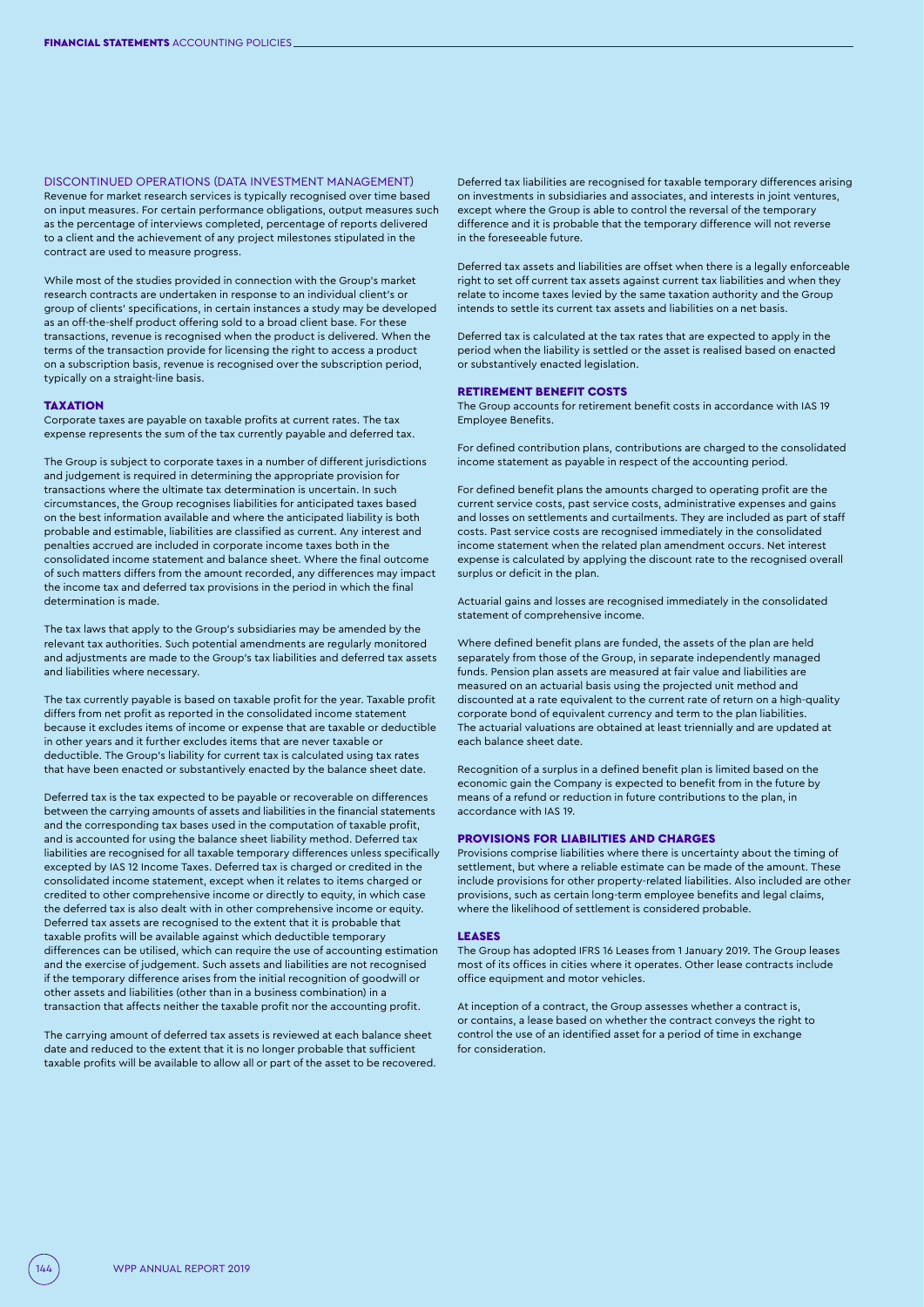The Group recognises a right-of-use asset and a lease liability at the lease commencement date. The right-of-use asset is initially measured based on the initial amount of the lease liability adjusted for any lease payments made at or before the commencement date, plus any initial direct costs incurred, less any lease incentives received. The assets are depreciated over the lease term using the straight-line method. The lease term includes periods covered by an option to extend if the Group is reasonably certain to exercise that option. Right-of-use assets are reviewed for indicators of impairment.

The lease liability is initially measured at the present value of the lease payments that are not paid at the commencement date, discounted using the interest rate implicit in the lease or, if that rate cannot be readily determined, the Group's incremental borrowing rate for the same term as the underlying lease. Lease payments included in the measurement of lease liabilities comprise fixed payments less any lease incentives receivable and variable lease payments that depend on an index or a rate as at the commencement date. Lease modifications result in remeasurement of the lease liability.

Depreciation is recognised in both costs of services and general and administrative costs and interest expense is recognised under finance costs in the consolidated income statement.

The Group has elected to use the exemption not to recognise right-of-use assets and lease liabilities for short-term leases that have a lease term of 12 months or less and leases of low-value assets (under \$5,000). The payments associated with these leases are recognised as cost of services and general and administrative costs on a straight-line basis over the lease term.

In 2018 and 2017 leases were accounted for per IAS 17 Leases. The following policies were applicable:

#### FINANCE LEASES

Assets held under finance leases are recognised as assets of the Group at the inception of the lease at the lower of their fair value and the present value of the minimum lease payments. Depreciation on leased assets is charged to the consolidated income statement on the same basis as owned assets. Leasing payments are treated as consisting of capital and interest elements and the interest is charged to the consolidated income statement as it is incurred.

#### OPERATING LEASES

Operating lease rentals are charged to the consolidated income statement on a straight-line basis over the lease term. Any premium or discount on the acquisition of a lease is spread over the life of the lease on a straight-line basis.

### TRANSLATION OF FOREIGN CURRENCIES

Foreign currency transactions arising from normal trading activities are recorded at the rates in effect at the date of the transaction. Monetary assets and liabilities denominated in foreign currencies at the year-end are translated at the year-end exchange rate. Foreign currency gains and losses are credited or charged to the consolidated income statement as they arise.

The income statements of foreign subsidiary undertakings are translated into pounds sterling at average exchange rates and the year-end net assets of these companies are translated at year-end exchange rates.

Exchange differences arising from retranslation of the opening net assets and on foreign currency borrowings (to the extent that they hedge the Group's investment in such operations) are reported in the consolidated statement of comprehensive income.

Goodwill and fair value adjustments arising on the acquisition of a foreign entity are treated as assets and liabilities of the foreign entity and translated at the closing rate.

## HYPERINFLATION IN ARGENTINA

During 2019 and 2018, Argentina was designated as a hyperinflationary economy and the financial statements of the Group's subsidiaries in Argentina have been adjusted for the effects of inflation in accordance with IAS 29 Financial Reporting in Hyperinflationary Economies.

IAS 29 requires that the income statement is adjusted for inflation in the period and translated at the year-end foreign exchange rate and that non-monetary assets and liabilities on the balance sheet are restated to reflect the change in purchasing power caused by inflation from the date of initial recognition. In 2019, this resulted in an increase in goodwill of

£41.0 million (2018: £105.8 million) and an increase in other intangibles of £7.1 million (2018: £19.5 million). The impact on other non-monetary assets and liabilities and the impact on the Group's income statement in the year were immaterial.

#### SHARE-BASED PAYMENTS

The Group issues equity-settled share-based payments (including share options) to certain employees and accounts for these awards in accordance with IFRS 2 Share-Based Payment. Equity-settled share-based payments are measured at fair value (excluding the effect of non-market-based vesting conditions) at the date of grant. Details regarding the fair value of equity settled share-based transactions are set out in notes 23 and 28.

The fair value determined at the grant date is recognised in the consolidated income statement as an expense on a straight-line basis over the relevant vesting period, based on the Group's estimate of the number of shares that will ultimately vest and adjusted for the effect of non-market-based vesting conditions.

## CRITICAL JUDGEMENTS AND ESTIMATION UNCERTAINTY IN APPLYING ACCOUNTING POLICIES

Management is required to make key decisions and judgements whilst acknowledging there is estimation uncertainty in the process of applying the Group's accounting policies. These estimates and judgements are reviewed on an ongoing basis. Where judgement has been applied or estimation uncertainty exists, the key factors taken into consideration are disclosed in the accounting policies and the appropriate note in these financial statements.

The most significant areas of estimation uncertainty include:

- Goodwill: the discounted cash flow methodology employed by the Group when testing for goodwill impairment requires estimates regarding revenue growth, operating margins, discount rates and working capital requirements. Further details of the methodology, discount rates, long-term growth rates and estimates used in relation to the goodwill impairment are set out in note 14.
- Payments due to vendors (earnout agreements) and liabilities in respect of put options: estimates are required regarding growth rates in deriving future financial performance and discount rates to be applied when measuring the liabilities for earnouts and put options. Further details on growth rates and discount rates and the sensitivity to these estimates are set out in note 27.
- Provision for post-employment benefits: estimates are required in the accounting for defined benefit pension plans, including establishing discount rates, rates of increase in salaries and pensions in payment, inflation and mortality assumptions. These estimates are made by management based on the advice of qualified advisors. Details of the assumptions used and the sensitivity of the benefit obligation to these assumptions are set out in note 24.
- Deferred consideration on the Kantar disposal: as per the terms of the Kantar disposal, deferred consideration consisted of amounts expected to be received in future periods on satisfaction of certain conditions and the deferral of consideration against services to be provided to Kantar in the future, as detailed in note 12. Estimates are required in determining amounts to be received and the value of services to be provided, taking into account uncertainty in the ultimate timing and resolution of each of these. The sensitivity to these estimates is specific to each individual circumstance and no individual estimate is expected to result in a material change to the amount recognised.
- Taxation: Estimates are required in determining whether a provision is required and, the amount of taxes that will be due, particularly given the many countries in which the Group operates. Where the final tax outcome is different from the amounts recorded then such differences may expose the Group to additional tax liabilities or impact the carrying value of deferred tax assets, which would affect the future tax charge. Further details on the tax charge, corporate income tax payable and deferred tax balances are set out in the income statement, balance sheet and notes 7 and 17.